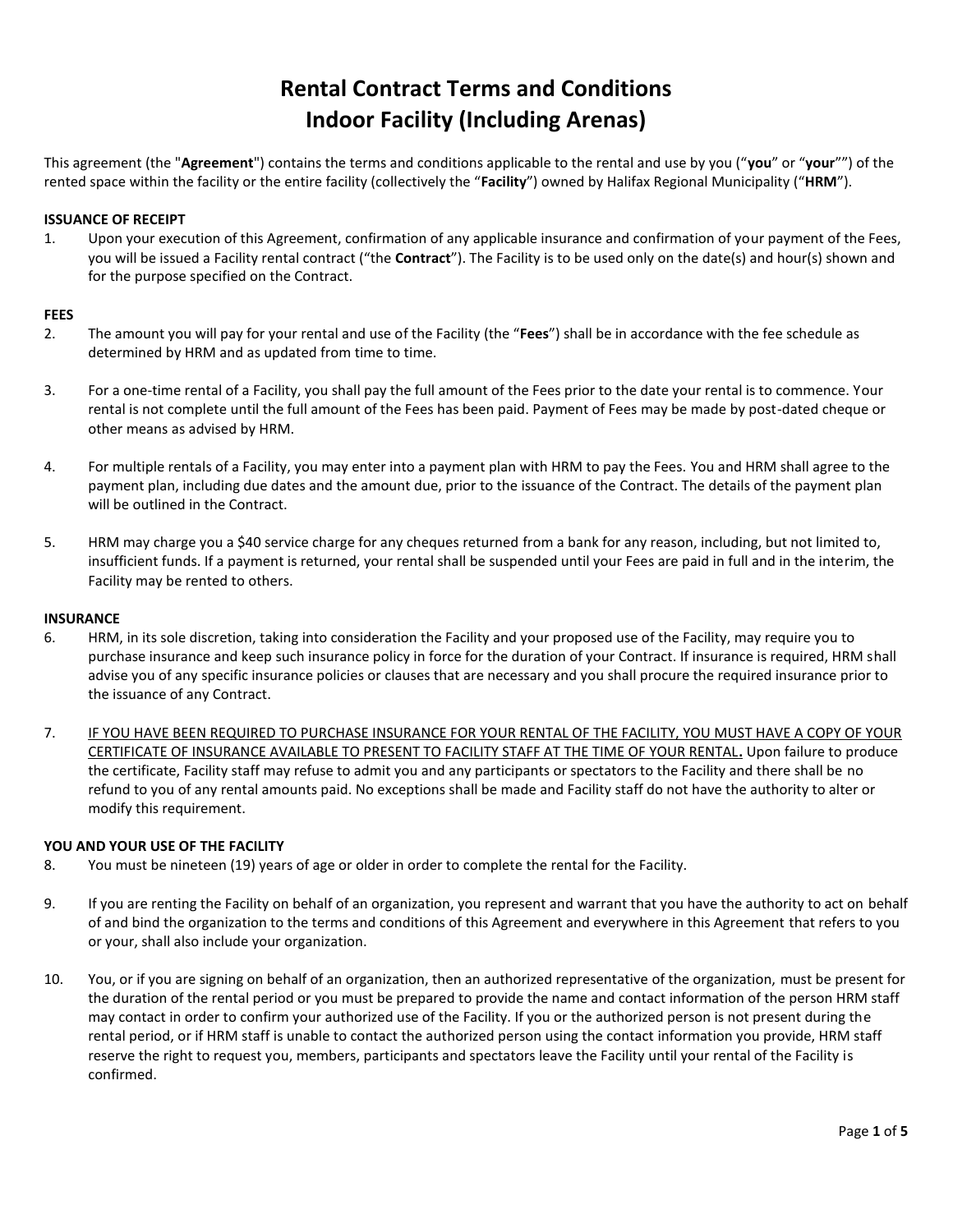- 11. This rental agreement creates a license to use the Facility, or a specific space within the Facility, only for the duration of your rental term and it is granted for the exclusive benefit of you only and may not be transferred, assigned or sub-licensed to any other party.
- 12. You shall comply with, and you shall cause your members, participants and spectators using the Facility to comply with, all federal, provincial and municipal laws, and all applicable rules and regulations, policies and procedures of HRM that may apply to your use of the Facility.
- 13. You shall abide by, and you shall cause your members, participants and spectators using the Facility to abide by, all notices, regulations and signage posted in the Facility.

## **SAFETY**

- 14. You shall ensure the Facility is kept safe for Facility staff, your members, participants and, where applicable, members of the public attending your event or present in the Facility.
- 15. You shall ensure that all participants in any activity during your rental wear the appropriate protective equipment as required by the activity and that all equipment and supplies utilized in connection with the activities for which the Contract is issued shall be in a safe and usable condition and shall not present a hazard to the user or other participants.
- 16. In the event that you require security personnel or other security requirements to be present during your rental of the Facility, you shall arrange such requirements prior to the time of your rental and any costs associated with the security requirements will be your responsibility.
- 17. In the event of an emergency, you shall ensure that Facility emergency evacuation plans, as posted in the Facility, are followed and you assume responsibility for any emergency situation(s) that may occur while your members, participants and spectators are using the Facility.
- 18. Emergency exits and emergency equipment, including hallways, corridors and access routes to alarm pull stations and fire extinguishers, must not be blocked by you or your members, participants or spectators at any time and unimpeded access to these must be maintained throughout the term of your rental
- 19. If first aid assistance is required, and after contacting 911 if the emergency requires this, you must contact Facility staff. First aid kits are available at all Facilities, and AED units are available at select locations only.
- 20. You shall ensure that children 12 years of age and under in the Facility are supervised by an adult over the age of 19 at all times.

# **CAPACITY**

- 21. You must confirm the capacity of the room(s) to be used with Facility staff. Room capacity varies by Facility and may be posted within rooms or in your Contract. You shall ensure that the capacity of the room(s) to be used within the Facility is not exceeded during the term of your rental. You agree that HRM staff reserve the right to request you, members, participants and spectators leave the Facility until the room's proper capacity is reached.
- 22. You shall confine the activities of your group using the Facility to the rooms designated on the Contract and the associated entrances and washrooms.

## **CONDITION OF FACILITY AND BEHAVIOUR**

- 23. You agree to inspect the Facility at the beginning of the rental term and report any issues or hazards to Facility staff. If there are no Facility staff immediately available, you are to report any issues to 311.
- 24. You shall exercise the greatest care in the use and occupation of the Facility, you agree that you are responsible for any set-up or tear-down of the rental area that may be required, you agree that the Facility will be left in an equal or better condition than that which existed prior to the rental term commencing, and you agree to use any equipment or furnishings only for their intended use and return them to their proper location at the end of your rental term. Unless specifically advised by HRM, there are no equipment, supplies or materials available for your rental nor is their storage space available at the Facility. You further agree that you are responsible for any loss, damage or theft of any equipment used. Should you not leave the Facility in a clean and tidy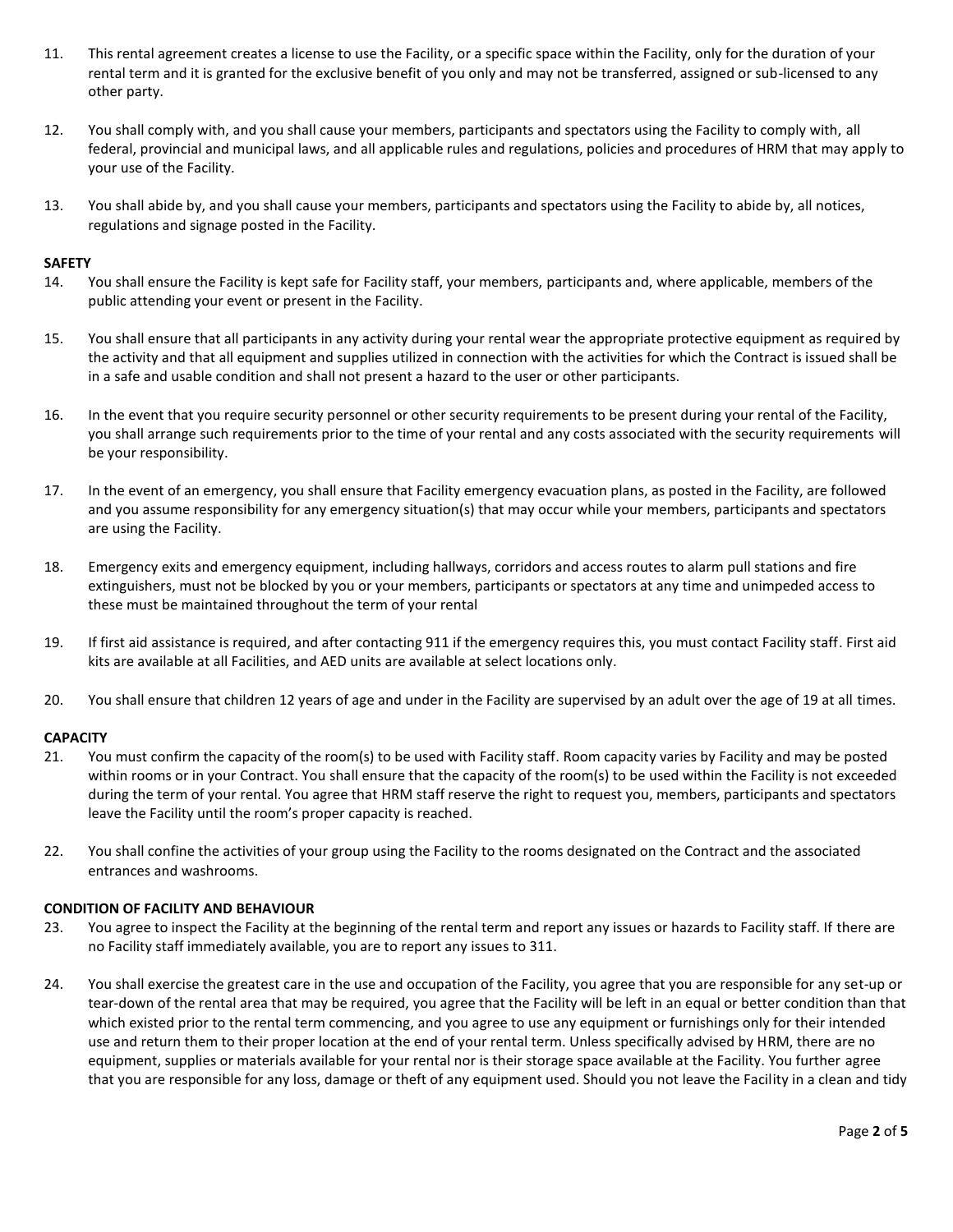state, you agree that HRM may, in its sole discretion and within thirty (30) days of your use of the rental area, invoice you for any damages or extra cleaning costs arising from your use of the rental area in the Facility.

- 25. HRM, in its sole discretion, may require that you provide a damage deposit prior to your use of the Facility. The damage deposit shall be returned to you at the end of your rental term if you have met the terms and conditions of this Agreement.
- 26. HRM makes no representations or guarantees as to the condition of the Facility or as to the fitness for purpose or suitability of the Facility for your activities or event. You agree that if any of your members, participants or spectators observe any unusual or significant hazards or accidents or incidents during the term of the rental, you will cause the members, participants and spectators to remove themselves from participation and bring such hazard, accident or incident to the attention of the nearest Facility staff member immediately.
- 27. You are responsible for the behavior of your members, participants and spectators and shall ensure that all participants and spectators are aware of and abide by these terms and conditions and all notices and regulation signs posted in the Facility. Improper behavior or language, verbal abuse, or disrespect to Facility staff and/or the public will not be tolerated. HRM, including Facility staff, shall have the right at any time to eject from the Facility or refuse admittance to any person who, in the opinion of anyone having responsibility or supervision of the Facility, is creating a disturbance or behaving in an objectionable or unacceptable manner.
- 28. IN ADDITION TO INVOICING YOU FOR DAMAGES TO THE FACILITY OR REQUIRING YOU TO PROVIDE A DAMAGE DEPOSIT PRIOR TO YOUR USE OF THE FACILITY, BOTH AS SET FORTH IN THIS AGREEMENT, HRM MAY, AT ITS SOLE DISCRETION, REQUIRE YOU TO PAY ADDITIONAL FINANCIAL COMPENSATION TO HRM. THE PAYMENT OF THIS ADDITIONAL FINANCIAL COMPENSATION WILL BE AS A RESULT OF YOUR BREACH OF THIS AGREEMENT, INCLUDING IN PARTICULAR, A BREACH RESULTING FROM THE ACTIONS AND BEHAVIOURS OF YOU OR YOUR MEMBERS, PARTICIPANTS AND SPECTATORS OR A BREACH RESULTING FROM A COMPLAINT BEING MADE AGAINST YOU OR YOUR MEMBERS, PARTICIPANTS AND SPECTATORS. HRM SHALL ADD THE AMOUNT OF FINANCIAL COMPENSATION, AS SET FORTH BELOW, TO YOUR NEXT RENTAL OF A FACILITY. FURTHERMORE, AT HRM'S SOLE DISCRETION, YOU MAY NOT BE PERMITTED TO RENT ANY FACILITY IF ANY PAYMENT OF FINANCIAL COMPENSATION REMAINS OUTSTANDING OR IF YOU HAVE THREE OR MORE BREACHES OF ANY CONTRACTS.
	- (a) YOUR FIRST BREACH OF A CONTRACT FINANCIAL COMPENSATION OF \$150.00
	- (b) YOUR SECOND BREACH OF A CONTRACT FINANCIAL COMPENSATION OF \$300.00
	- (c) YOUR THIRD BREACH OF A CONTRACT FINANCIAL COMPENSATION OF \$500.00

# **ALCOHOL AND SMOKING**

- 29. The possession, consumption, sale or distribution of alcoholic beverages is prohibited at all Halifax Regional Municipality facilities, except where approval has been granted and the appropriate liquor license has been obtained in accordance with Administrative Order 53, the *Municipal Alcohol Policy*, and the *Liquor Control Act* and regulations. In such case, the you agree to comply with the terms of the liquor license, the *Liquor Control Act* and regulations and Administrative Order 53, the *Municipal Alcohol Policy*.
- 30. You shall comply with Nova Scotia's *Smoke-free Places Act*, Smoking and/or the use of chewing tobacco or marijuana or cannabis or related drugs or narcotics is strictly prohibited within the Facility. There shall be no smoking within four (4) meters of the Facility entrance or exit ways, windows or intake vents.

# **CANCELLATION**

- 31. HRM reserves the right to deny rental of the Facility to individuals or groups that may violate or promote the violations of the rights that are guaranteed to other individuals or groups under the Nova Scotia *Human Rights Act* and the *Canadian Charter of Rights and Freedom*.
- 32. HRM reserves the right to amend or cancel this Agreement for any reason, including but not limited to: emergencies, maintenance, recreation programs and services, holidays or inclement weather.
- 33. HRM shall have the right to cancel this Agreement immediately, prior to or during the rental term, without notice to you if, in the opinion of HRM staff, you or any person(s), members, participants or spectators using the Facility with or without your consent wilfully damages municipal property, displays misconduct, unlawfully consumes alcohol, or is otherwise in violation of any terms or conditions of this Agreement, municipal law or policy or applicable federal or provincial law.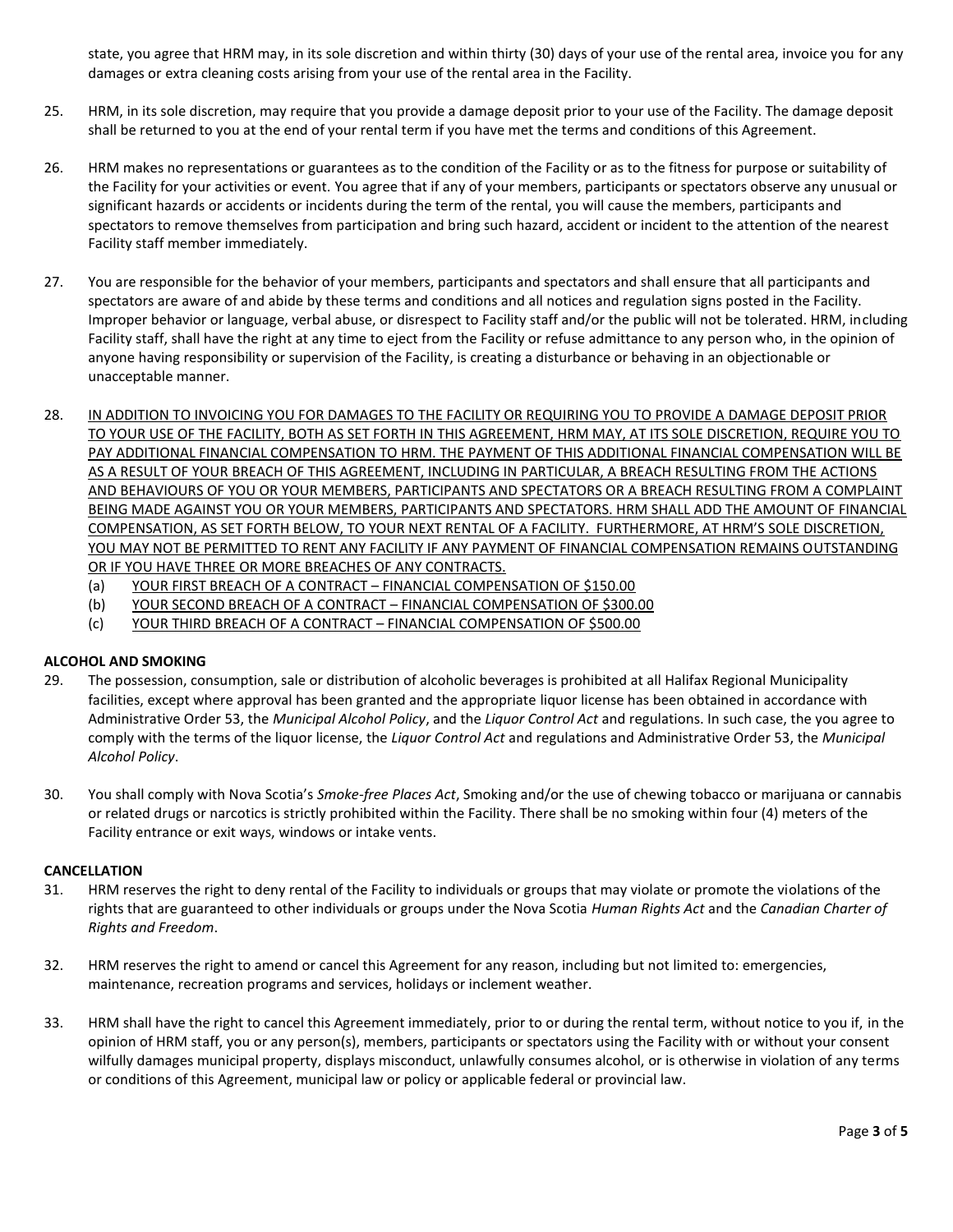- 34. If HRM closes the Facility in accordance with this Agreement, subject to the following, your Fees shall be refunded. However, if HRM does not close the Facility in accordance with this Agreement, it is your responsibility to cancel your Facility rental. You therefore acknowledge and agree that:
	- (a) should you wish to cancel your rental and receive a refund of your Fees, you must provide HRM with at least five (5) business days of notice;
	- (b) if you do not provide HRM with notice of cancellation, or you provide less than five (5) business days of notice of your cancellation, or if the time between your rental being confirmed and your use of the Facility is less than five (5) business days, then you shall be charged the full amount of your Fees and no refund shall be provided;
	- (c) if your rental agreement is for an arena with ice, your rental cannot be cancelled by you once your Contract is issued; and,
	- (d) if your rental agreement is for a wedding, or similar event at the St. Mary's Boat Club or other Facility as advised to you by HRM, you must provide ninety (90) business days notice of your cancellation in order to receive a refund of your Fees.

#### **USING THE FACILITY**

- 35. Facility staff may be on site for the duration of your rental term and is required to perform certain tasks at the Facility. You agree to respect Facility staff's instructions and understand that staff is authorized to take any action necessary to ensure the terms and conditions of this Agreement are followed.
- 36. You agree that all catering and concession sales are to be arranged through the Facility and no outside food or drink is permitted unless specifically permitted, in writing, by HRM or the Facility.
- 37. You agree that keys to the Facility, if issued, must be returned immediately to Facility staff at the end of the rental term.
- 38. If you are charging admission to events that will occur in the Facility, or if you are operating concessions or fund-raising activities in the Facility, you must receive written permission from HRM prior to the time of the event. You are responsible for obtaining any required permits or licenses.
- 39. You agree that parking may be limited and is on a first-come, first-served basis. Vehicles parked in emergency exits, fire lanes and/or accessible parking spots may be ticketed or towed at owners' expense.
- 40. Noise from your event must not disrupt or interfere with other events/activities within the Facility. HRM staff may check noise levels at the Facility with a decibel meter.
- 41. No animals, except for properly documented service animals, are permitted in the Facility at any time.
- 42. You are not permitted to use "Halifax Regional Municipality," the "Halifax" brand or the Facility name in any advertisements, posters, websites or other promotional material. You may only refer to the civic address of the Facility on promotional material.
- 43. Posting or displaying advertising is prohibited unless such promotional material is approved by Facility staff and affixed to community events/notice board in the Facility. Reasonable signage placed in the Facility for the purpose of directing visitors or invitees to the rental location is permitted. Solicitation of donations from Facility attendees is prohibited unless prior written approval is provided by HRM or Facility staff.
- 44. You shall ensure that decorations are limited to tables, floors and other areas approved by Facility staff. Confetti, nails, tacks, tape, screws or similar articles are not permitted to be used, installed or placed in any part of the Facility without the permission of Facility staff.
- 45. HRM has implemented a 4-stream waste management system within facilities and you must ensure that all members, participants and spectators place discarded items into the appropriate receptacle. If your event generates extra waste, you shall remove any bags from the Facility and discard them in outside receptacles.
- 46. You agree that it is your responsibility to contact the Facility you wish to rent to confirm if candles are permitted. If the Facility you are renting permits the use of candles, you agree to store and use candles, matches and lighters with utmost care and further agree that candles must be enclosed in a fireproof container such that the wick/flame is below the edge of the container. You shall use candle holders that are non-combustible, sturdy and do not tip over easily. You agree to not throw hot candles into garbage or recycling bins and to run hot candles under water before discarding.